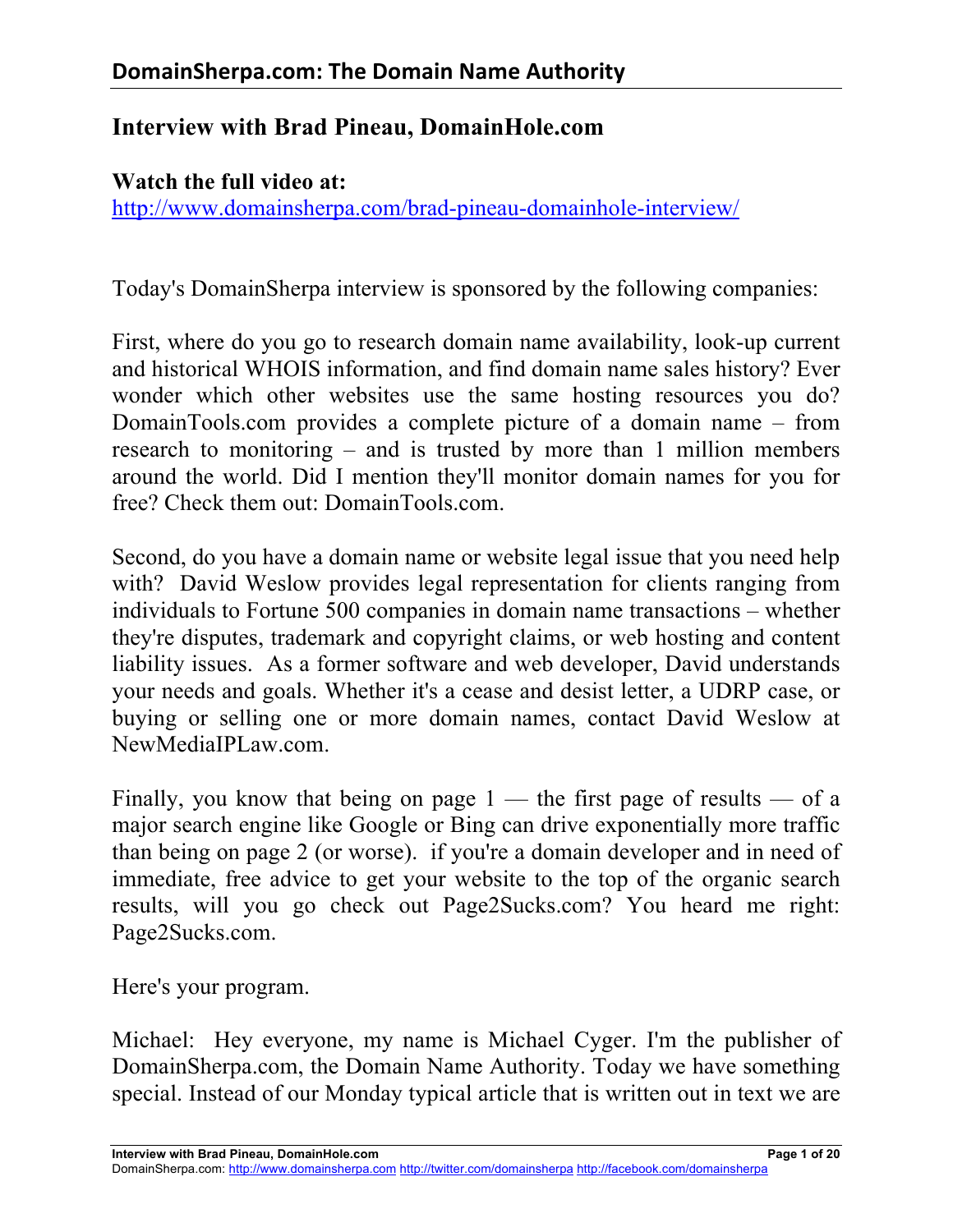going to do a video interview with the Chief Technology Officer of a new software program that has recently been launched. Joining us is Brad Pineau. Brad is the Chief Technology Officer of Timeless Technologies. A full service website design and software development agency based in Charlottetown, Prince Edward Island, Canada. Brad welcome to the show. Let's get right into it!

Brad the name of your software is called DomainHole. How did you come up with the name DomainHole?

Brad: Well we built the first tool, the Expired Domain Search a few years ago and you know at that time we needed to find a lot of keywords specific domain names for some affiliate marketing that we were doing. At that time you know there was a few options available justdrop.com, deleteddomains.com. But, you know those are paid services that didn't give us the flexibility we wanted. So, we built the tool for our internal use and you know we want to take it off our development server put it up on its own live server, still for our internal use but you know we wanted to find a domain for it. So the first few days I would search for a dropped domain with the keyword domain in it. Domain is actually a very crowded space in the domain world. So domainhole.com is the first one that came up that I can of liked. So I grabbed that. For the first little bit that was the code name for the project. DomainHole. When we decide to launch the site publically we took another look at the domain you know came up with more options and we actually just in honor of the code name DomainHole we decide to keep to like that. So some people hate it some people love it. I personally love it myself. It's very brandable, it's easy to spell. It's short and there it is.

Michael: These are good reasons to pick a domain name so that is fantastic. And so you built DomainHole out of a need that you had as a business that you said for affiliate marketing and you have multiple areas of the DomainHole service. You have the expired DomainHole search, and you have a Name Spinner, you have an Instant Availability Check. Were these all areas you had a need for and that is why you develop them?

Brad: Yes I mean searching for expired domain names is great now but you know often times you don't find something so we develop these other tools to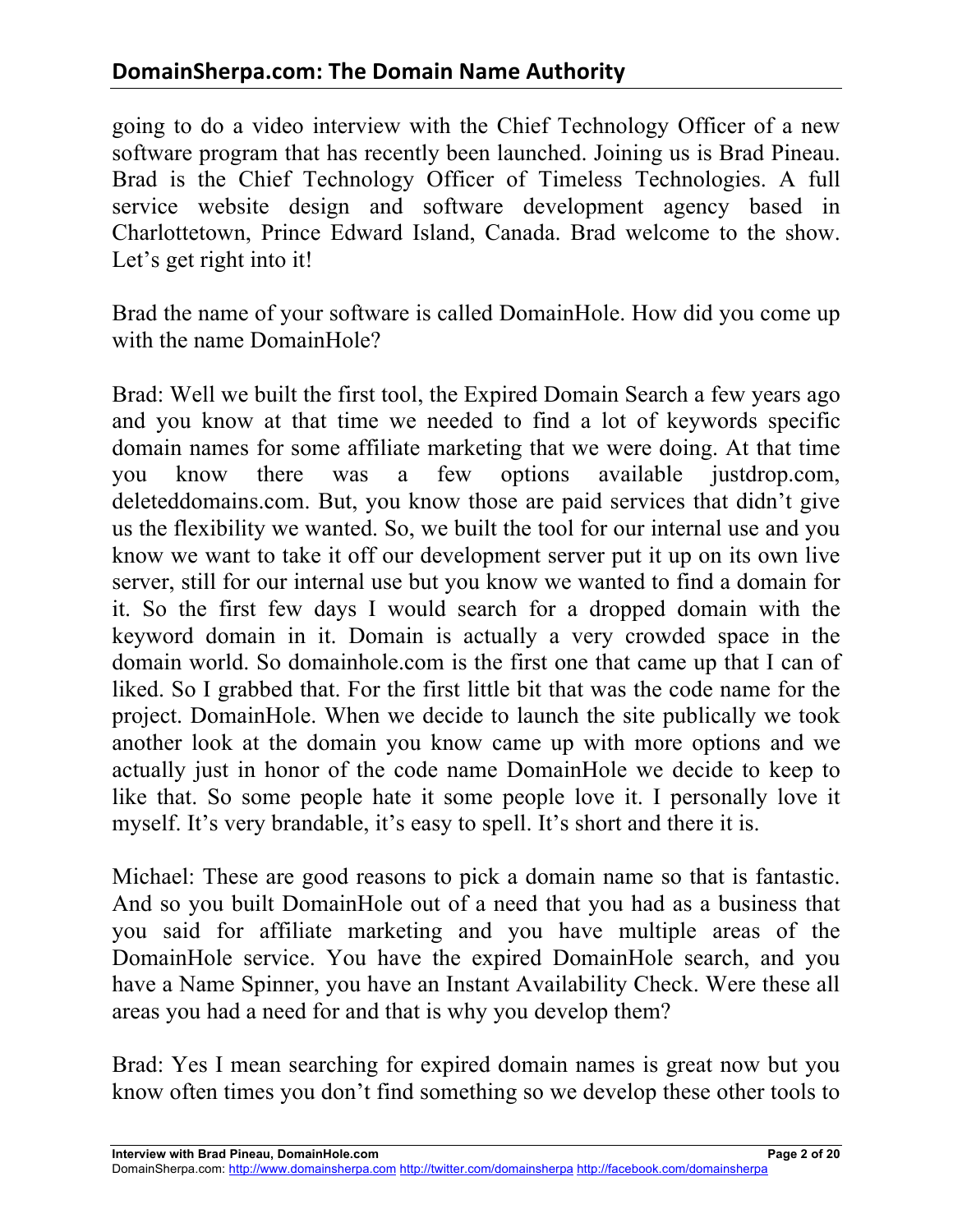seek help aid the task of finding domains. So over the years we built these tools separately and then we decided these are all great, they go well together. So we decided to launch them all together as a package that you see now as DomainHole.

Michael: Great and you recently - your services currently in beta mode, beta operation which means that you done your alpha testing. You have people use it, you work out most of the bugs and now it is in beta. Which means it is live for people to use but there may still be an errant bug every now and then. Is that correct?

Brad: That is right. I mean the services, especially the expired domain search, is very extensive on the data base and the server backend. We wanted to make sure that we could scale properly. And throughout the beta we've done a lot of optimizations that we have found that we wouldn't have found otherwise. And we think the server is pretty stable now so we decided to open it up to everyone. So anyone can get on right now.

Michael: Excellent and who do you think would be your target user for DomainHole?

Brad: Well I think that anyone who is looking for a domain could find the site useful. I think specifically any sort of domain investors or people in the affiliate marketing world, people who would register a dozen or a hundred domains per year, I think they would find the most use out of it. Because they are the ones who are looking for specific keyword domain names.

Michael: Okay tell me a little bit affiliate marketers. How might they use the system? And why would they want to register so many domain names?

Brad: Well let's say they are signed up with Commission Junction as an example. They find a product that they want to promote related to cars. They might want to put up a dozen or two dozen sites with the keyword car in the domain name. The car market it pretty crowded as well. So using the Expired Domain Search or the other tools they could easily find some domain names available with the word car in it.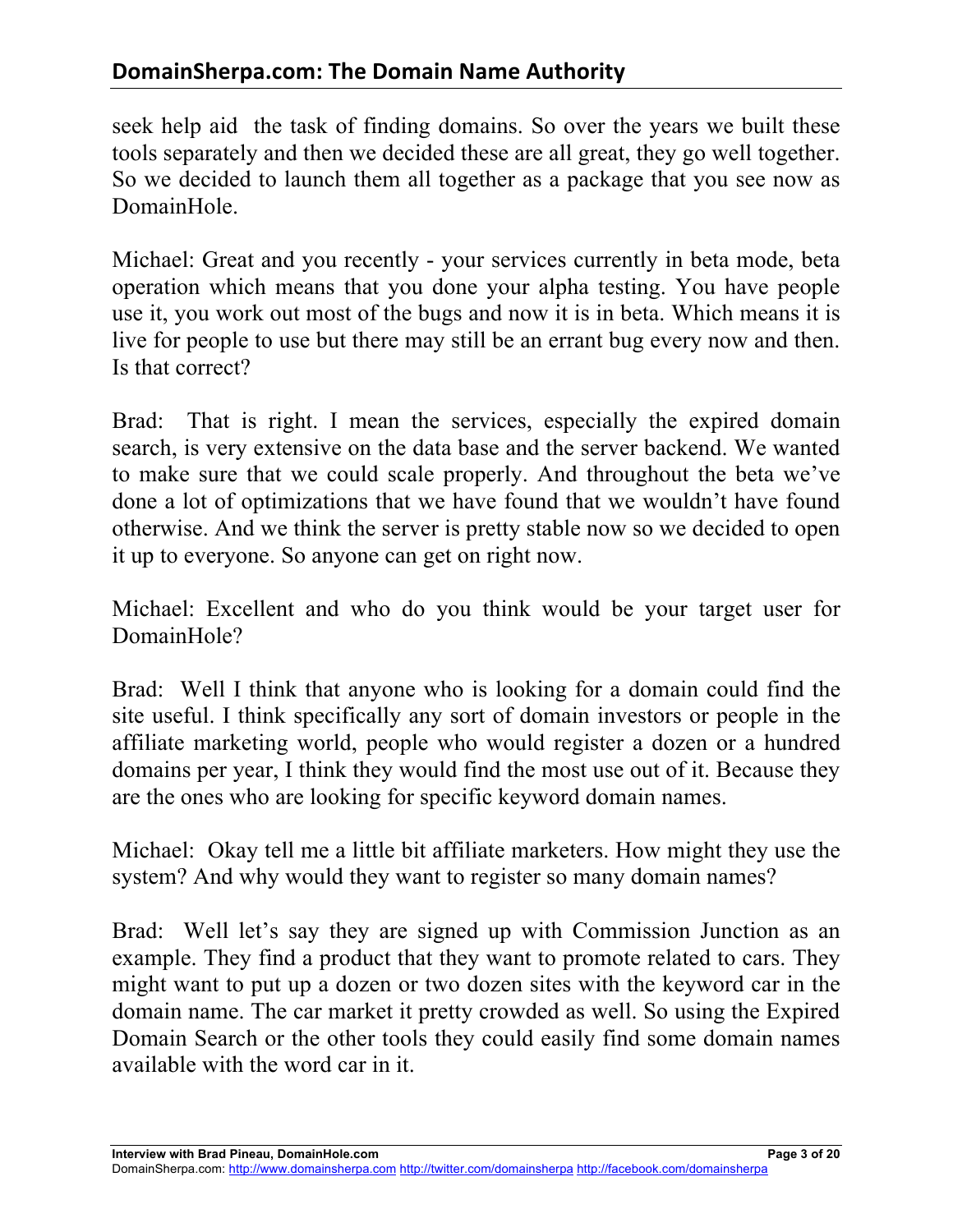Michael: Got it. So let's talk a little bit about the data. You said that you have an extensive data base of expired domain names. Where do you get this data from and how big is the data?

Brad: We have a couple different sources actually that we are getting expired domain data from. The reason we are using a couple different ones is because we want to make sure that we are getting everything and that it is accurate. You know making sure that it is going to scale properly. Every day about 60- 70,000 domains expire. So every day we compile that new list, import it to the data base and make it searchable, do some optimizations on the data so it is nice and fast. And we are able to look right now five to six days in the future. So hopefully in time we are going to look even further, even a month ahead, but for now it is just five days into the future.

Michael: And is this every single domain name available? .Com, .net, .tv, .cc, .io?

Brad: Right now it is just .com, .net and .org. But it is on our to-do list to cover all the other TLDs.

Michael: So every single night you are downloading 60-70,000 domain names, .com, .net and .org and you import them into your data base, you clean it up and then they are available for people to search again.

Brad: That is right.

Michael: Your tool right now of yours appears completely free. There is a log in system. Is that required more to use your tool and will you charge in the future?

Brad: There is no plans to charge for the site. The log in that you see there is useful for if you want to 'star' some domains or set them as favorites. So throughout all the tools on the site if there is a domain that you see that you think you like you can hit that little heart icon and it sets it as a favorite and you can go back at any time and look at your list of favorites. As I said we plan on keeping it free.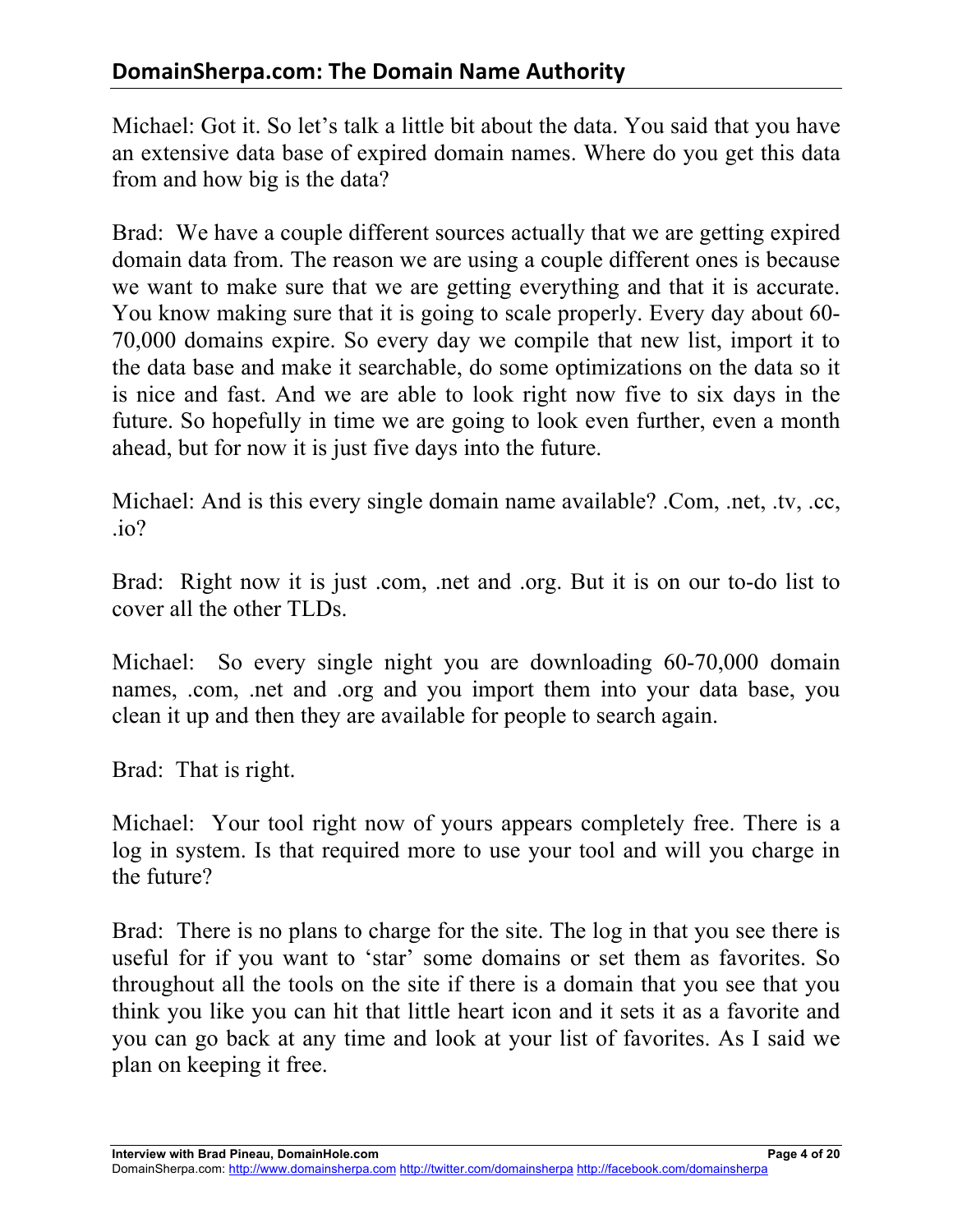Where we do make money is on the affiliate commission. So if someone finds a domain that they like and they click on the domain and choose Go Daddy for example as their registrar we would make 20% off of the registration fee. So that is how we make our profit.

Michael: Excellent. And are you making a profit right now off the tool?

Brad: We are. We are making a modest profit. It is looking good so far.

Michael: Excellent so that is great that you are going to keep it free through affiliate links. So there are a host of other websites out there that allow people to search against expired domains or check for availability or generate ideas for names based on keywords. Why should people use DomainHole?

Brad: Well a couple of reasons. Number one we package the tools up as together as a suite of tools. So you can quickly go from one tool to the other. As I mentioned at any point you can 'star' a domain name or set it as your favorite so you can refer back to it. Each of our tools does have unique characteristics.

For example, the Expired Domain Search we give a lot of flexibility as to the type of searching you want to do. Let's say you want to find a list of expired domains that have two words in it or three words. You can even search for one word domain names. So like dictionary.com domain names type things. There is Domain Spinner. We have some unique word lists. The Instant Availability Check. We are working on covering all the TLDs like the country code specific ones. So that would be a nice place to sort of search for all of the country codes. And then the Name Generator. It is just pretty cool for finding some brandable domain names.

Michael: So you have got a lot of tools all packaged in one place.

Brad: Yes.

Michael: Let's run through a couple of examples. I live up here in Seattle. We've got a vibrant text startup community up here. Lots of companies. Well we've got Microsoft up here of course, Amazon, it seems like every startup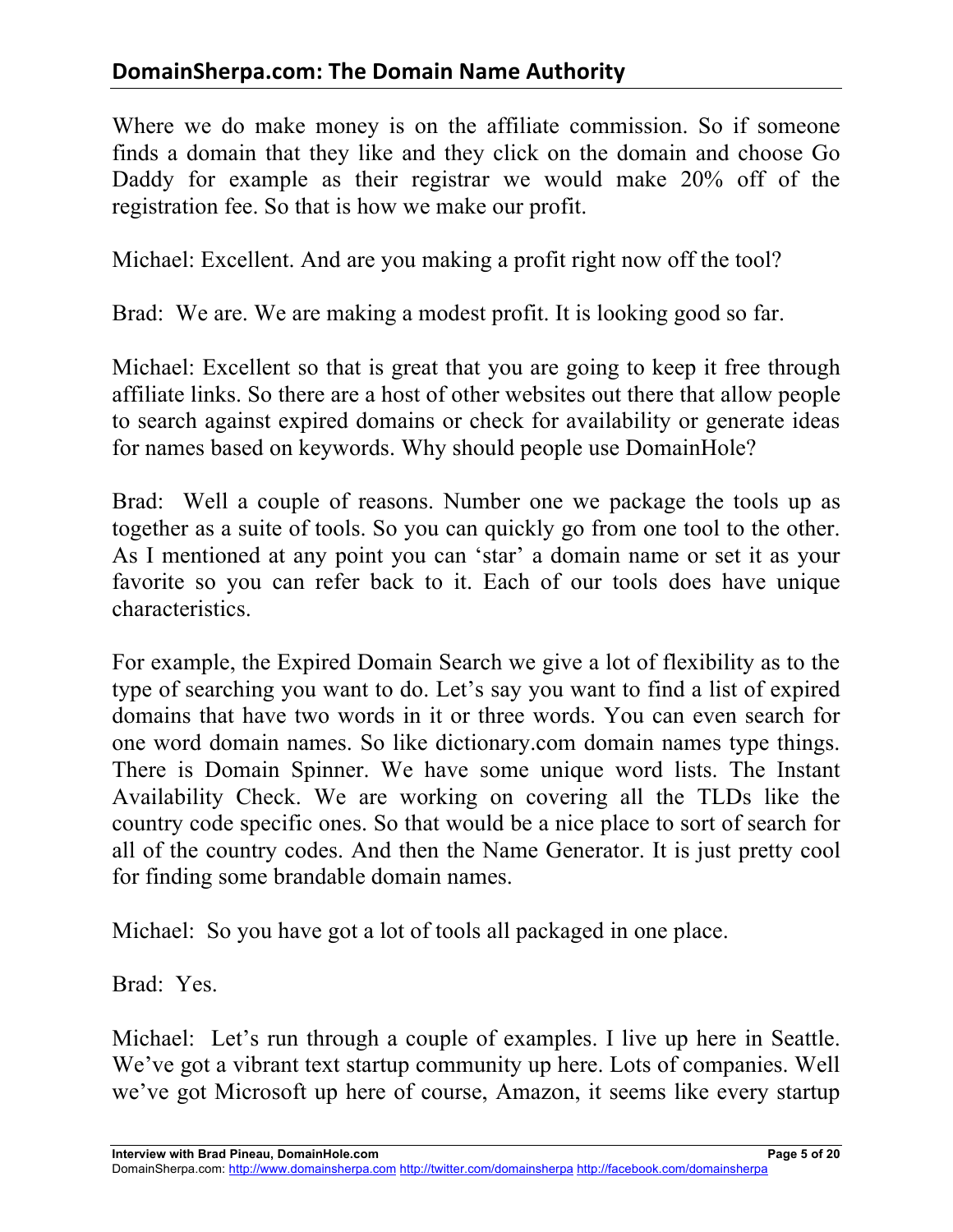conference I go to in the Seattle scene somebody from one of these large corporations has an idea. They are just looking to figure out how to start it up. Do a proof of concept to try and find some customers. But of course one of the most important parts is actually naming your company. And a lot of people make the mistake of naming their company and forming an LLC or incorporating without having a domain name. So it is important to make sure that you have a domain name that matches your company so that customers aren't confused. so oftentimes a startup will need to find a domain name as one of their first steps. Once they have actually some up with the idea for their business and they have customers in mind and have done a proof of concept.

So let's take a completely hypothetical scenario here. There is a company in Seattle. Let's call it a comments system for blogs that allows new organization system for blog comments. So it's not just the regular tier blog comments. It allows reordering of discussions. it allows the best discussions to float up to the top. It also allows people to pull in comments from other blogs, from Twitter, from Facebook. You know it brings everything together whenever you post an article. Let's call it that. So the key word is discussion. Where this hypothetical company is allowing a much broader discussion and allowing people to discuss things where they want instead of forcing them to come to the site. It brings it all together. Alright so how would I use your tool?

Brad: Okay the first thing you might do is go to the Instant Availability Check. So what this tool does is as you type a domain name into the info box it will instantly check if that domain is available and various TLDs. So you can quickly see if it is available. If you had some domain names in mind that would be a good place to start. You type each one and you see if it is available. You might have some other ideas, you type it in and you check real quick if it is available.

Michael: So I typed in discussion into your Instant Availability Check. I saw the little Ajaxy spinning wheel over here and it came back and tells us discussion .com is taken. That is what the red with the line through it means?

Brad: That is right.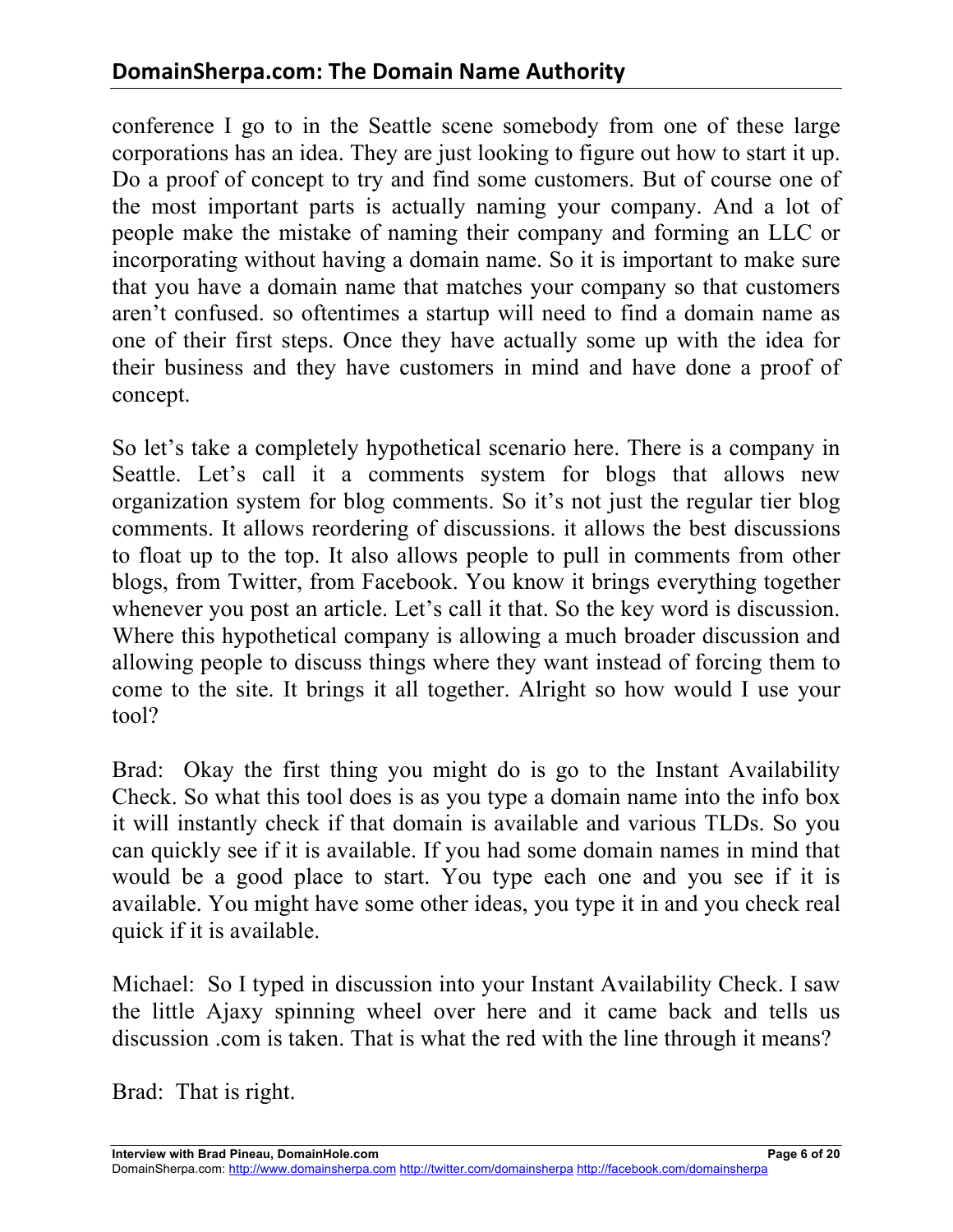Michael: Okay so the .org is taken, the .net is – everything is taken except for .cm if I was in – where is that? I don't even know. And the .bz. So this domain name unless I was looking for a domain name hack doesn't look like it would be a good one for us.

Brad: Not surprising it is taken.

Michael: So let's say I wanted to sort of copy disqus (that company). If I type in disqussion it looks like the .com is taken but I can go with the .org, the .net, .me, .mobi, pretty much everything else except for the .com is available. So I can't seem to find anything with any of the words let's say, Brad I'm looking for currently available for hand registration. So what is my next step?

Brad: Let's try the Name Spinner next.

Michael: I'm sorry. So I'm going to go up here to the top and go to Name Spinner and click that…

Brad: So the way the Name Spinner works is you put in your keyword (so in this case discussion). You choose from the dropdown what word list you want to use. I like to use the word list Funny Words a lot because it brings back some unique results.

Michael: Okay so we have got animals, basic words, buildings & places, business nouns, business verbs, technology terms, boy name and girl name, medical terms. Actually you have got a wide list here. Financial terms, oh, you suggested funny words. So we will select that.

Brad: Sure and then from there the rest of the defaults are good. You want to add the word to the ends. You don't want to include hyphens and you want the .com so you just hit Spin It right there.

Michael: Alright let me hit Spin It.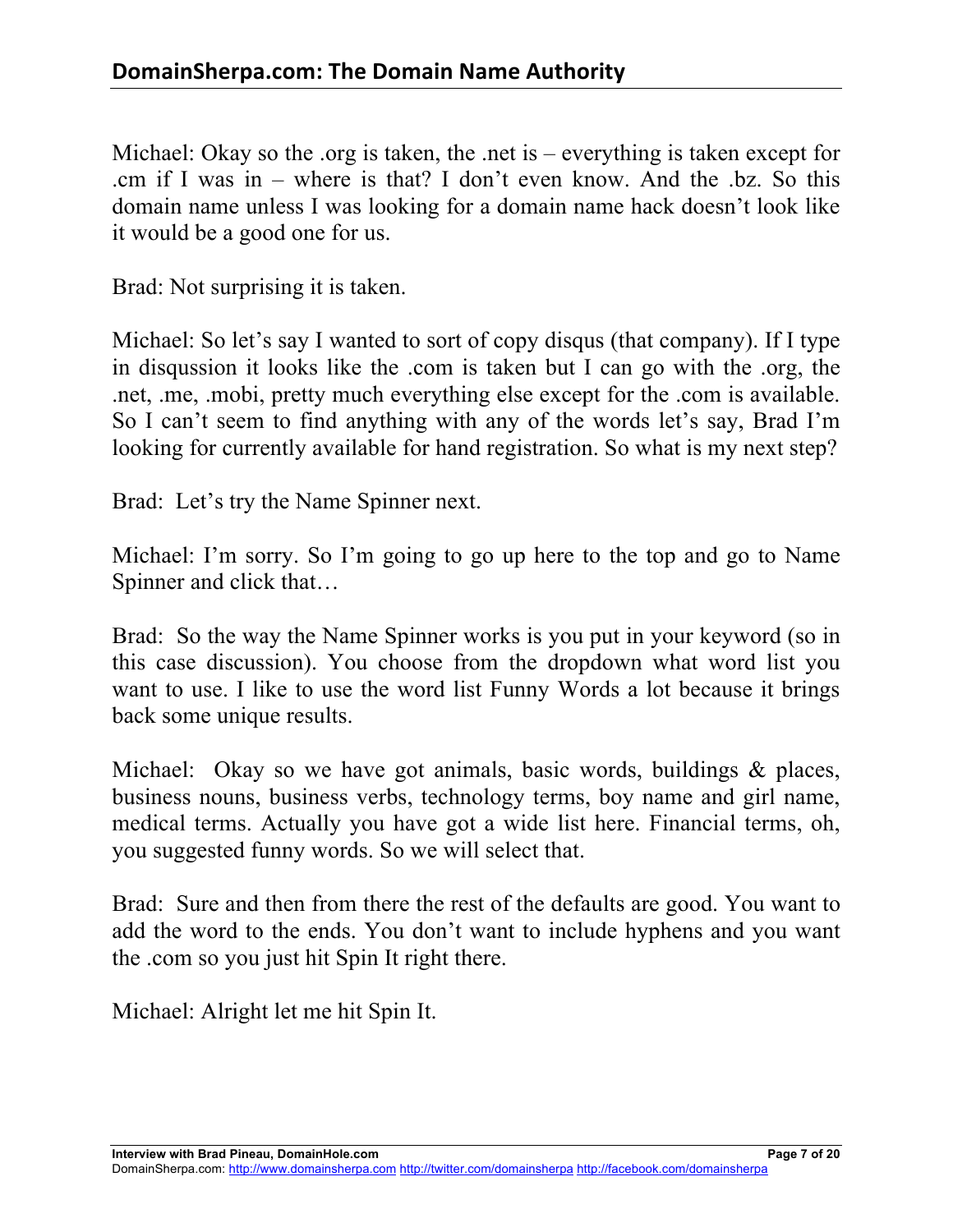Brad: And what it is going to do is it is going to combine your keyword with the keyword list and it is also going to do a bulk availability check right on the spot. So you can see which ones are available right away.

Michael: Alright so it came back with a long list here. discussionalgebraic.com is currently available. Discussionannoying, discussionbaboon.com, and bahah, bold, banana, barnacle, discussionbauble.com, beaver, beef, befuddle. So basically somebody would look through the entire list to see if anything strikes their fancy.

Brad: Sure, yes.

Michael: I like discussionblip but I see a red heart here. What does that heart do for me again?

Brad: If you click that it will set it as a favorite. So you can come back to it at any time and sort of review which ones you have selected.

Michael: Okay so I click that it tells me that I need a DomainHole account and then I can log in, or register and do that.

Brad: Right. You can actually login or register on the spot without losing your spot on the pay page. It handles it via Ajax. So you don't lose your spot.

Michael: Fantastic. So I have got one that I like so far. I'm still scrolling down, down, down, down, down. So basically – and it looks like one of the ideas that your system came up with discussionlog.com is not available. So the way your system works is you have a bunch of keywords in a file. You pair up my keyword with your keywords. You check the availability and then you put the ones that are available at the top of the list and the ones that aren't at the bottom.

Brad: Right.

Michael: Okay, yes I like discussionlog.com. It's too bad that that one is taken. But luckily discussionpickle.com is available. So that could be another good one. I may heart that. Okay so I've gone through this list and I found a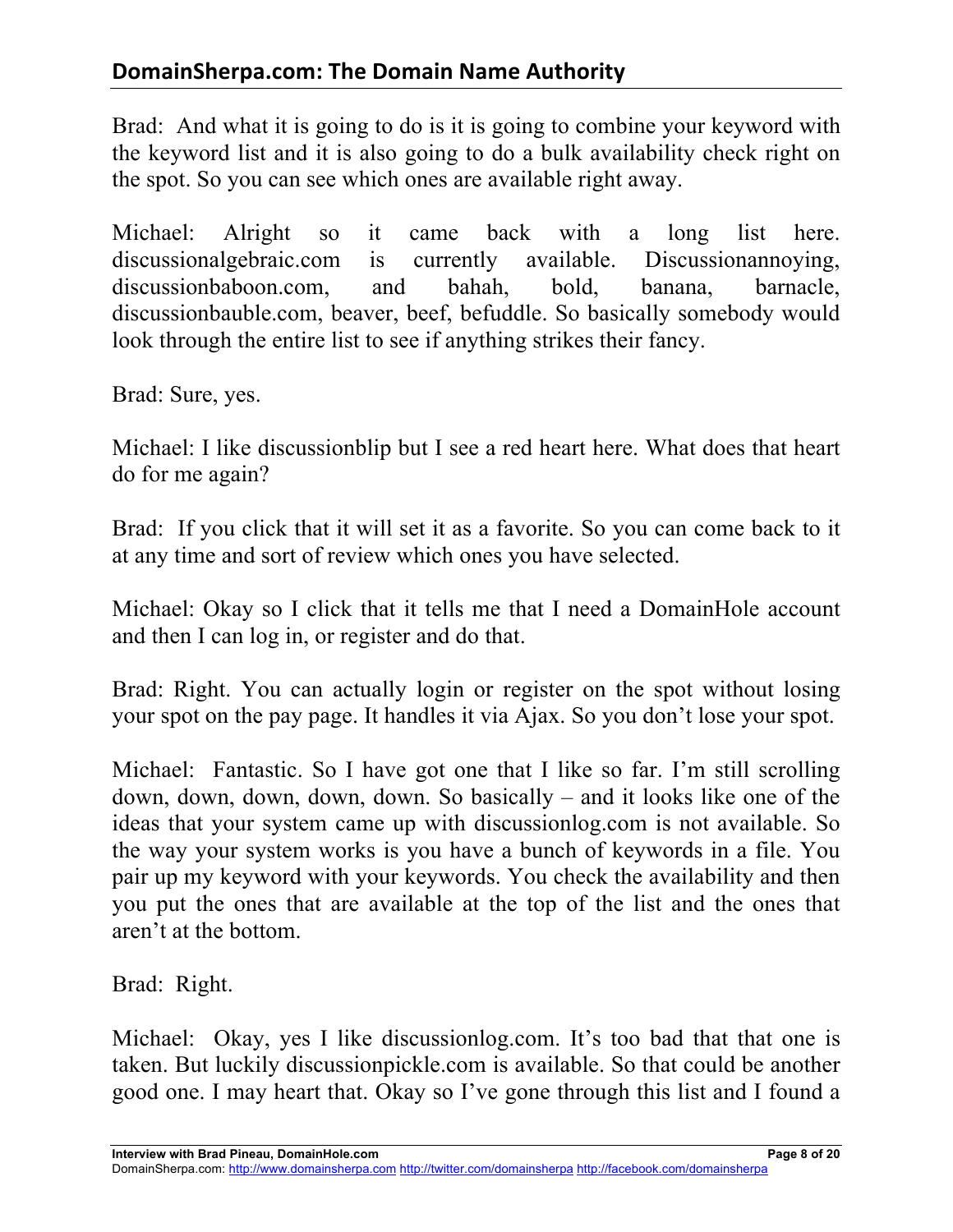couple that I think would be useful. But I'm not positive. What other options do I have?

Brad: Next you could try the Expired Domain search. So if you want to jump there. Essentially you can type in your keyword discussion. We are going to leave .com selected there as a TLD. We've defaulted the Number of Words box to 2 because we find that that brings back the best list of keyword specific domain names. So your keyword and something else .com.

Michael: Okay.

Brad: So once you run it like that.

Michael: Okay let me search. Now Brad and I haven't done any searches or prep for this beforehand. So let's see if it comes back. It did come back with some. Seminarydiscussion.com, I don't think that would be a good fit for my startups. Surgicaldiscussion.com and theologydiscussion.com. Alright if anybody it looking for these domain names they are coming up for expiration.

Brad: Right so that search was in the last seven day. You could search for the last 60 days and go back even further. Or you could select the next five days. So these are domains that haven't expired yet but if you see something that you like you could backorder it as an example.

Michael: Let's do that. Let's do the next five days and see if it comes back with anything. Dreamdiscussions.com.

Brad: That's not bad.

Michael: That's not bad. You know it could be your dream service that you have been looking for. Dreamdicussions – a nice brandable domain name. So let's say I like this one Brad. It is expiring tomorrow. What do these other icons do here?

Brad: So if you see something that you like there is a little gear icon beside the heart. If you click that what it is going to do is it is going to check and see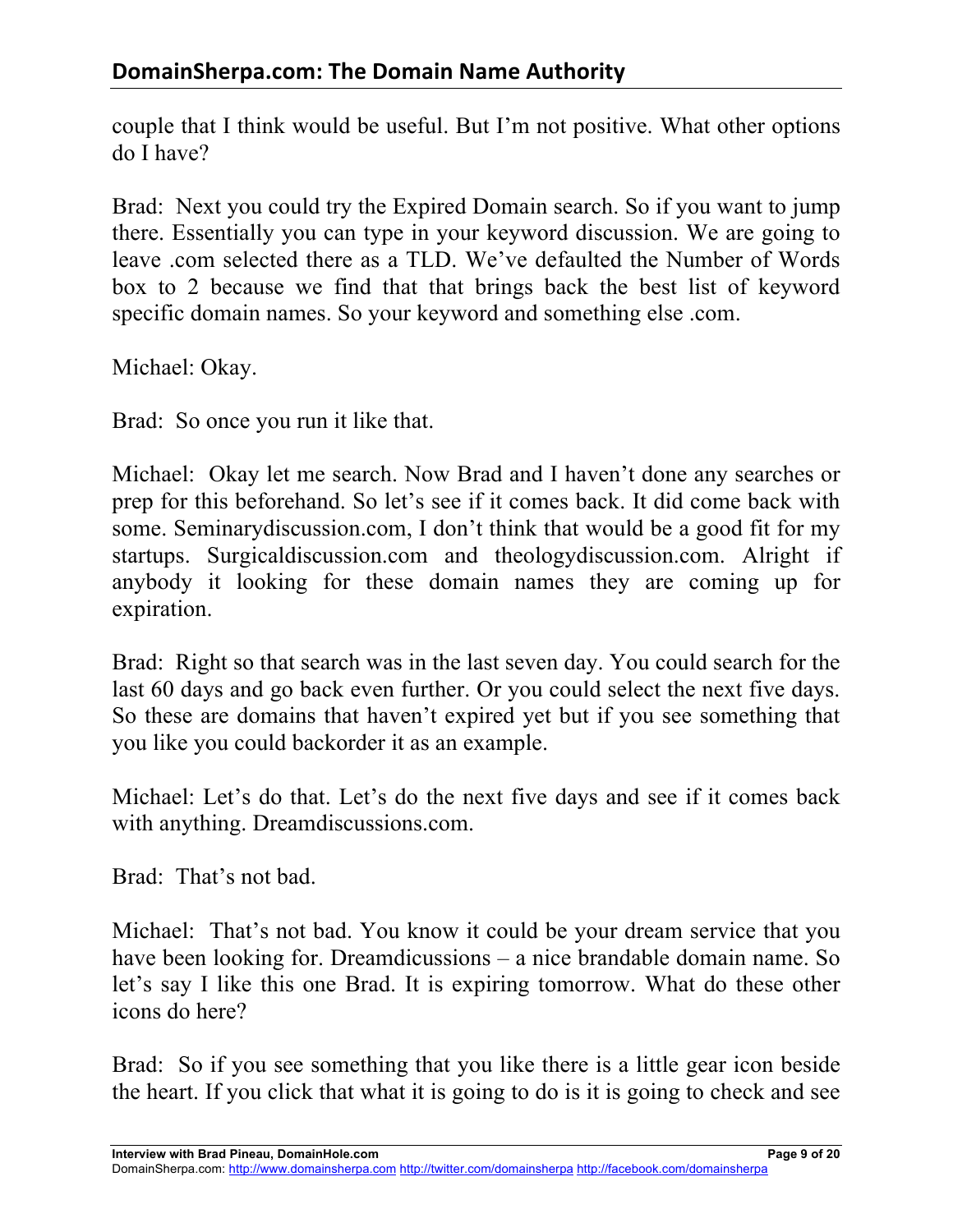# **DomainSherpa.com: The Domain Name Authority**

if that domain is aged. So as an example if it exists in Google, Yahoo, Bing, Alexa or if it is an old internet archive. And a common belief is that an aged domain is more valuable in terms of search engine optimizations. So if you are looking for something for your affiliate marketing you might want to grab something that is aged. So that is just a quick way of seeing if the domain has value.

Michael: Or maybe if you are looking to resell it if it has aged then it might have more value also than one that is just hand registered today.

Brad: That is right. And in the Availability column there we show if the .net or .org is available. So if your .com is available but the .net or .org are not available then that is kind of a red flag to you to say that this .com is pretty valuable because somebody has the .org and .net so you should grab it.

Michael: Okay so in domain aged right here it say "None". Does that mean that it is not aged or what does that mean exactly?

Brad: That means that it didn't find the record in the internet way back archive.

Michael: Okay so that means that it couldn't find an active website on this domain name.

Brad: That is right.

Michael: And Alexa "None" that means that it couldn't find any – what does that mean? That Alexa says "None"?

Brad: Alexa is basically the Alexa score in Alexa.com. So if it says none then that means that Alexa hasn't seen it before.

Michael: And the Google, Yahoo and Bing pages means that it has no indexed pages in those three different search engines?

Brad: That is right.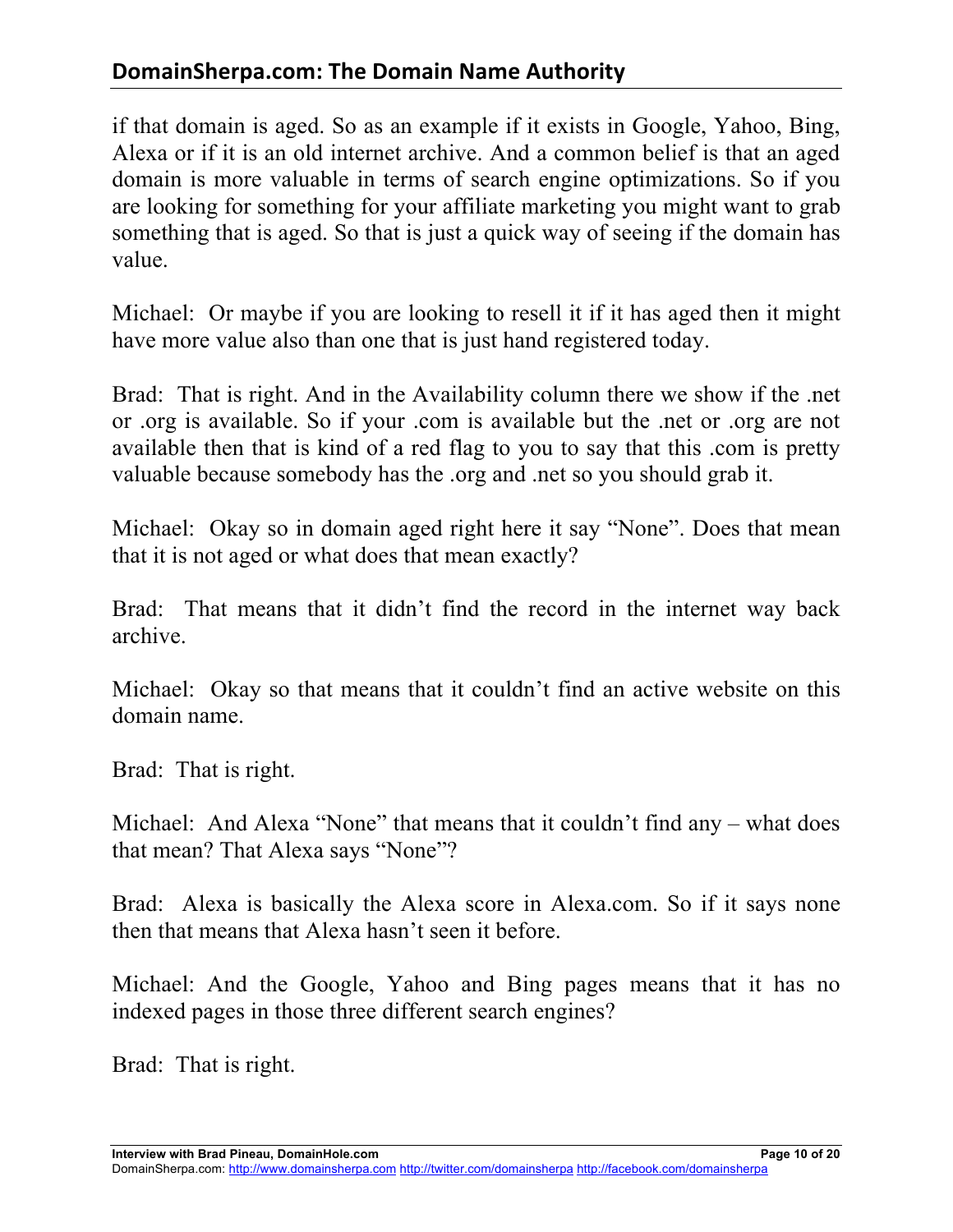Michael: Okay now with Yahoo it's actually powered by Bing nowadays isn't it?

Brad: It is, yes.

Michael: So how would those differ?

Brad: I guess we report it and it might not differ. This was developed a couple of years ago so we left it in just in case there – the indexes were bringing back different results. But I would say moving forward those are probably going to match.

Michael: So I may actually heart this one as one of the ones that I like and it will show it to me in my account. Let's say that I want to expand it to three words. Let me go ahead and change Number of Words to three or less. And let's see if that comes back with anything more interesting here. Fortuneminddiscussions.com and creditcarddiscussion.com. That might be an interesting one if you were a domain investor and you wanted to have a discussion site around credit cards.

Brad: That's right.

Michael: And so which have you found more useful? To search for the next five days going forward or to search back in time?

Brad: I always search back in time. I mean you get more results back. A lot of time if you find something good that hasn't expired yet, someone is going to backorder it and then you are in a bidding war with them. So I like to look for what we are sure is available so I don't have to worry about competing with anyone else. So I usually go back 60 days and if it is available we know we can grab it.

Michael: Okay so I'm running a 60 day search right now. That means things have expired 60 days. They may have gone to auction if the registrar that they were registered at is partnered with an auction company. So when it comes back with these results might there be some of these websites that are not available?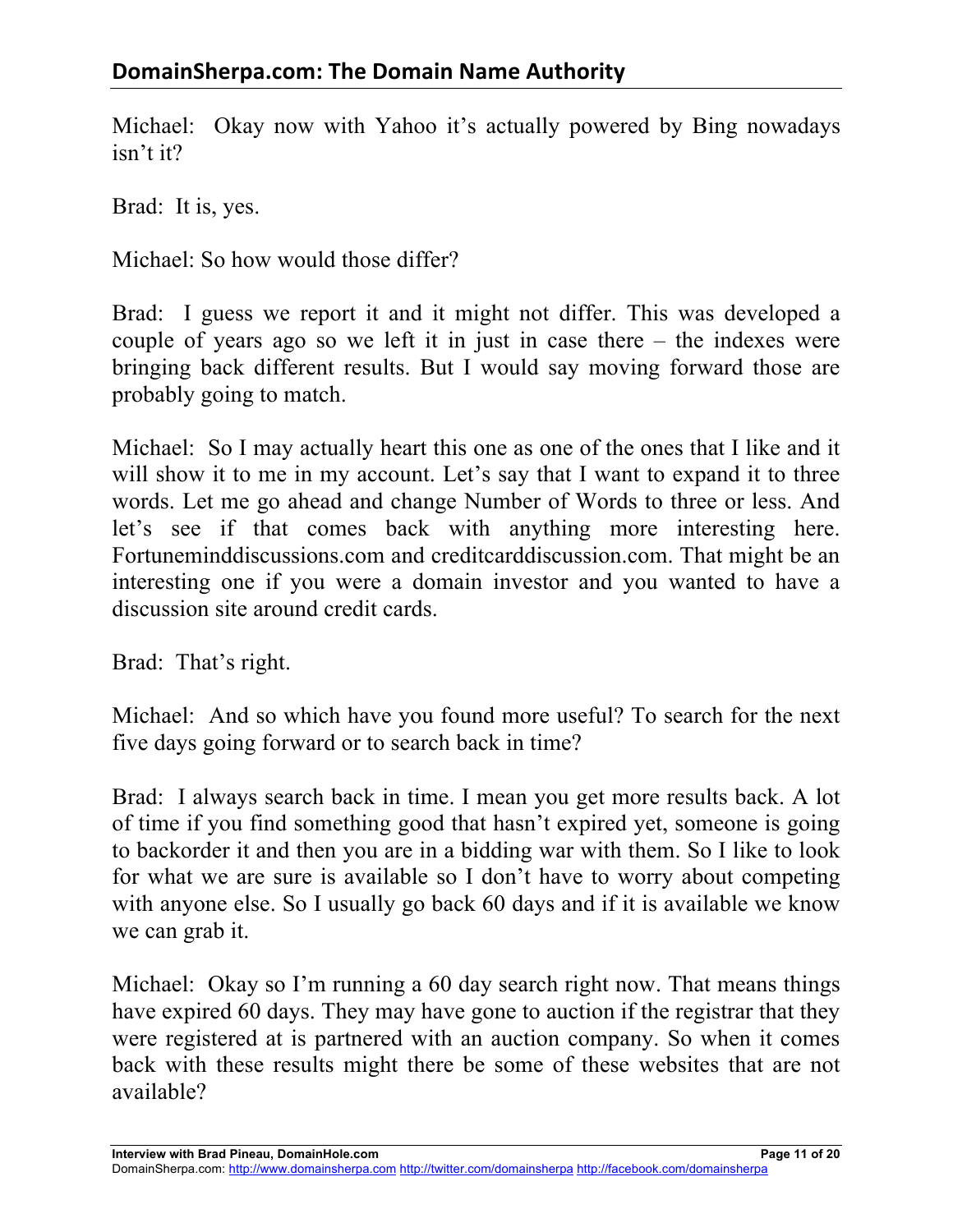Brad: That is correct so you have to either check the – click on the check link to see if it is available or click on the gear icon and it will tell you if it is available or not.

Michael: I see discussionarea.com expired last month. I clicked on it and it looks like the .com is not available. So that means that it expired and somebody else renewed it?

Brad: That's right.

Michael: Okay that is too bad that was a good one. Smartdicussion there is a nice one. So I can click on the gear next to it or I can come over here and click on the check. Oh the check only checks on the .com, .net, .org.

Brad: That's right. It's a little bit faster.

Michael: Okay I'm going to run all of them. Smartdiscussion, boy look at that. Everything is available on smartdiscussion and it doesn't have any aging or links in it but that's another great domain name. So I clicked the heart on that one and add that to my list. If I wanted to talk about the discussion service being a leap in technology over at Current Options I might name it discussionleap. So I ran the check on that one and that one is available as well.

Brad: There you go.

Michael: Discussionportal, discussionpropell. That might be a nice one, let's check that one out. No listings but the .com is available as well. Alright so we found some great options in the expired domain names. Which means somebody else had that great idea for a domain name. Registered it, but then couldn't do anything with it. These are more brandable domain names rather than keyword rich domain names. So I can understand why somebody might let them expire. So fantastic options there. What other tools do you have here that we haven't gone over?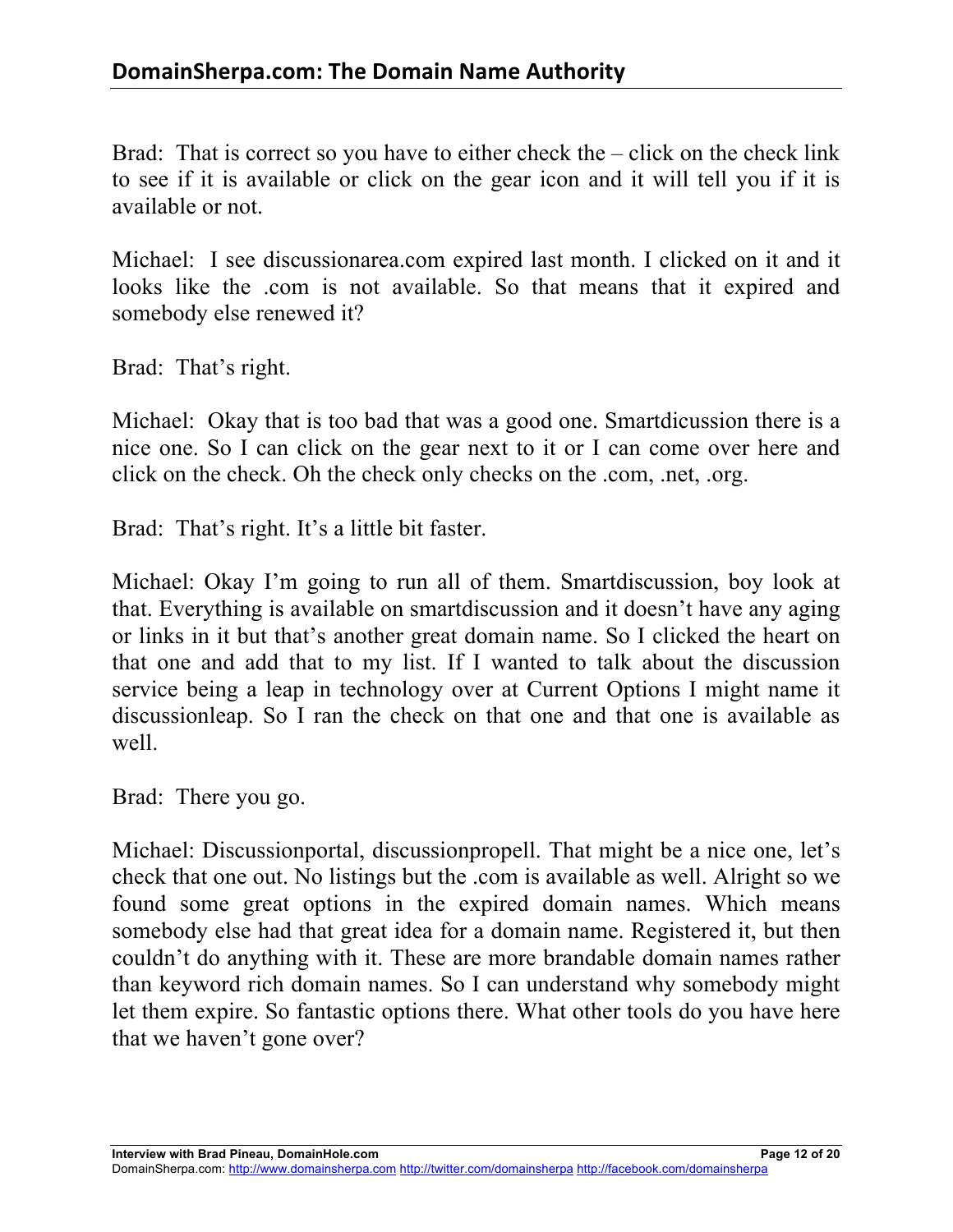# **DomainSherpa.com: The Domain Name Authority**

Brad: Well if you can't find anything based off of your keyword you could always come up with sort of a what we call a Web 2.0 name. Which is something completely unique and completely brandable and that is where the Name Generator comes in. So if you want to jump there. Essentially you choose how many characters you want to have in your domain name. If you go less than six chances are it is already taken. So six is a good spot to start. You choose your TLD so .com is usually a good place to start. You hit Generate. And what it is going to do is based off the mathematical algorithm called Mark Off Chains (which is essentially where we take a large chunk of text, we programmatically scan the text, look for combinations of characters and based off the probability that two characters are going to be next to each other in the English word, we can generate some English pronounceable domain names). So some of them are good, some of them aren't so good. We are still kind of working on the right cut off point for when it becomes pronounceable. But there are some good options there.

Michael: Okay so I see duet.com, I see dalure.com (spelling 26:14), tsoten. I'm looking for something like a odio or what are some other domain names that have been made up in the past. Of course there is Flickr and Twitter (well Twitter is a real word), but Flickr is a real work they just are missing some letters. Dweldaway, edinall. Have you ever found any good names through here Brad?

Brad: I have found a couple. My favorite was sluce.com. S-L-U-C-E.com. I grabbed that a couple years ago. I have found some other ones. There's puma and a couple others that I grabs awhile ago.

Michael: Augie.com.

Brad: And if there is nothing that you like you just hit the Generate button again and it will bring up a whole new list. And you just keep hitting Generate until you see something that you like.

Michael: Thirpie.com. So these are names where they mean nothing. They are not in the dictionary and somebody wants to come up with something completely brand new because they don't want to spend money on registering a domain name that – you know most domain names have been reserved.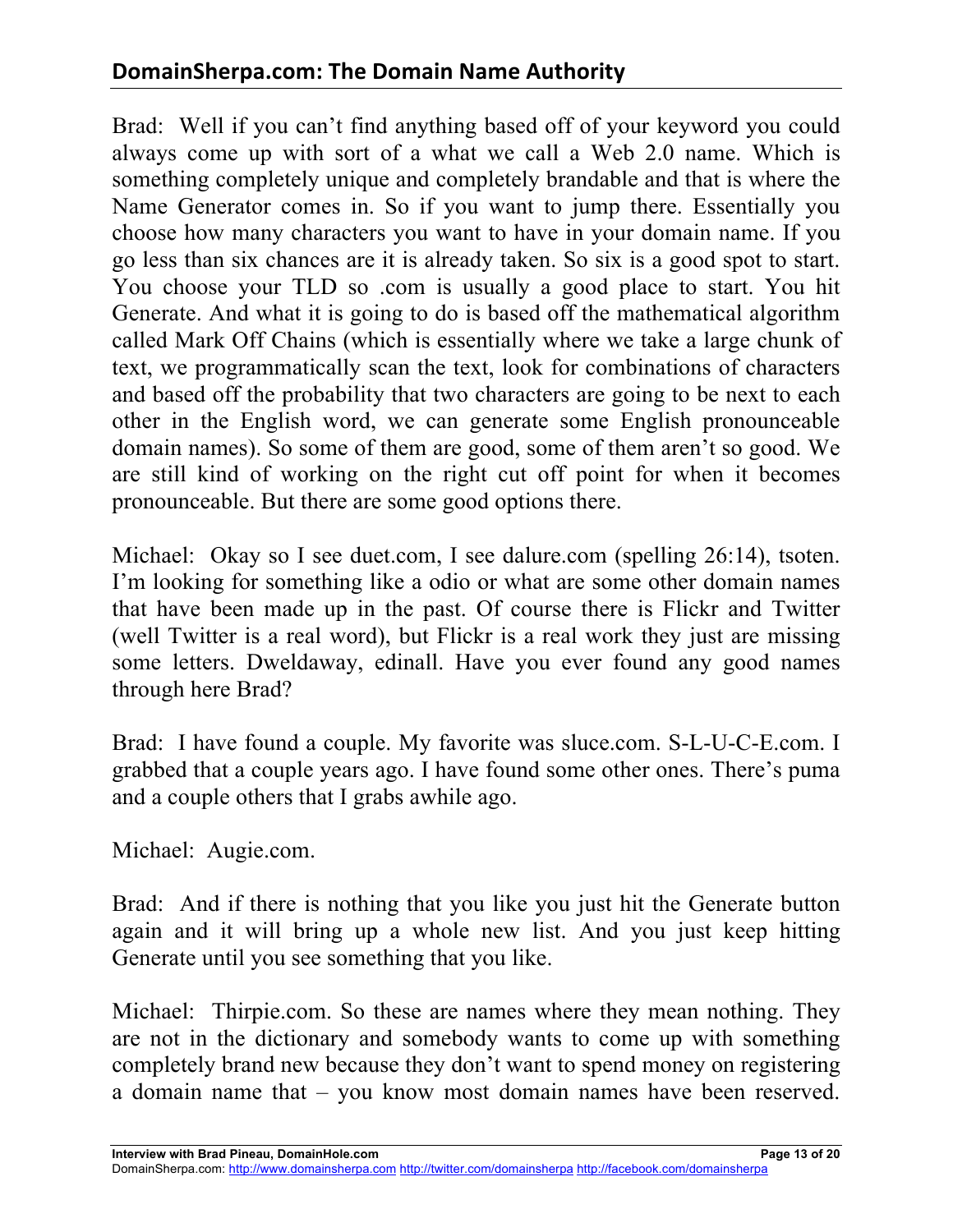They don't want to pay money, they just want to hand register a domain name say at Go Daddy for \$8, or One in One for Free with a hosting account and so these are some good options.

Brad: That's right.

Michael: And we can see that down here some of the names that your algorithm came up with have actually been reserved.

Brad: It puts into perspective exactly how many domains are being registered. Even those crazy ones that mean nothing somebody has already grabbed.

Michael: Yes, votrick.com. That is amazing. And so we can generate it again and it will actually come up with a completely different set of domain names.

Brad: That's right. Every time it comes up with a new list. So if you see something that you think you like make sure that you favorite it.

Michael: Wow. And it's not just enough to favorite it. Somebody likes it most likely somebody else might come across it as well. So if they really like it it might be worth an \$8 investment for a year to hold onto it.

Brad: That's right.

Michael: Well this is fantastic. Do you want to run through one more example?

Brad: That sort of covers the four tools that we have available right now. We are actually in development of three more at the moment and we have plans for even more after that if you want me to discuss those real quick.

Michael: Yes, what are the three that you have coming up?

Brad: We have a Bulk Domain Checker. It sounds pretty simple. It's essentially it is a box where you can paste in a list of words that you either generated yourself in excel or something. You pasted them over and you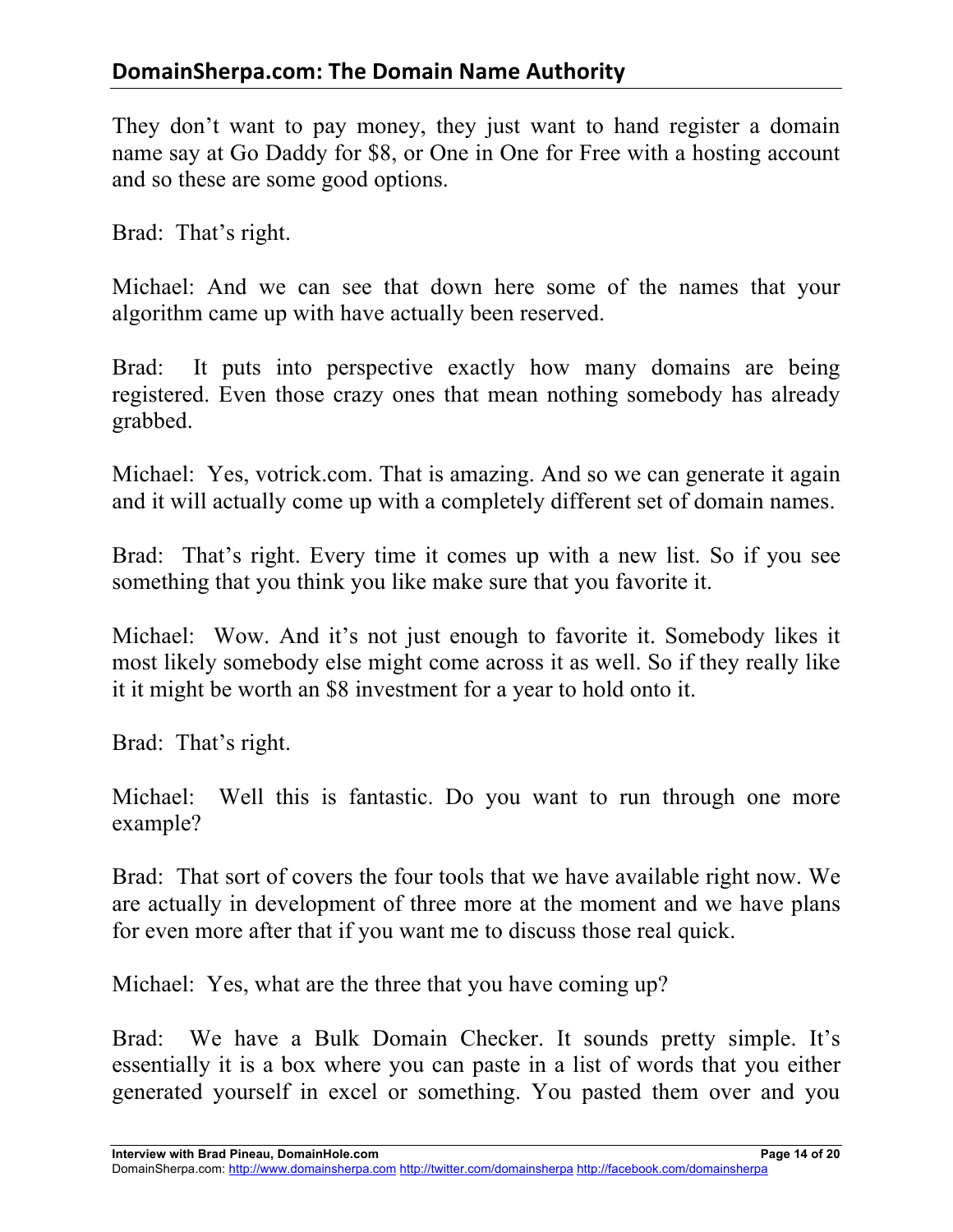chose what TLDs that you want. And it will search your list of words with each TLD and it will do a bulk availability check right on the spot for you. So it is pretty simple but it is a tool that a lot of people have been asking for so we thought that we might as well make it available.

We are making a Domain Alert tool. So let's say that there is a domain that you like but it is registered. You can actually set up a domain alert and every night we will monitor that domain for you and if something ever changes, if it becomes available, if someone renews it, we will let you know through email. So if you see something you like you might want to set a notification for it.

Then our flagship product that we are working on next is sort of like a Super Discovery tool. Essentially it is going to be tool that you put in a keyword. We will do a Name Spin and an Expired Domain Search on it. We will also provide suggestions based off the source entries. For example if you put in the word video we might suggest film or movie and do some Name Spins and Expired Domain Searches on that. So it is sort of like a discovery tool. So that is what we have in Development right now.

Michael: Great and what is the timeline for those three tools that you just talked about?

Brad: The Bulk Domain Checker and the Domain Alerts, we actually hope to have out next week. The Super Discovery tool we are still sort of designing how that looks and works so no e.t. on that one yet.

Michael: And speaking of design the design of the DomainHole website is very easy to use. Everything is very clear and your designer should be commended for doing such a fantastic job on this.

Brad: That's right it's a beautiful site. The whole site was designed using CSS standards. I believe it is the blueprint CSS kits. So it's professionally done and it's beautiful.

Michael: Excellent and even when you allow email notifications of domains changing the service will continue to be free and you will be funding it through the affiliate links through the registrars?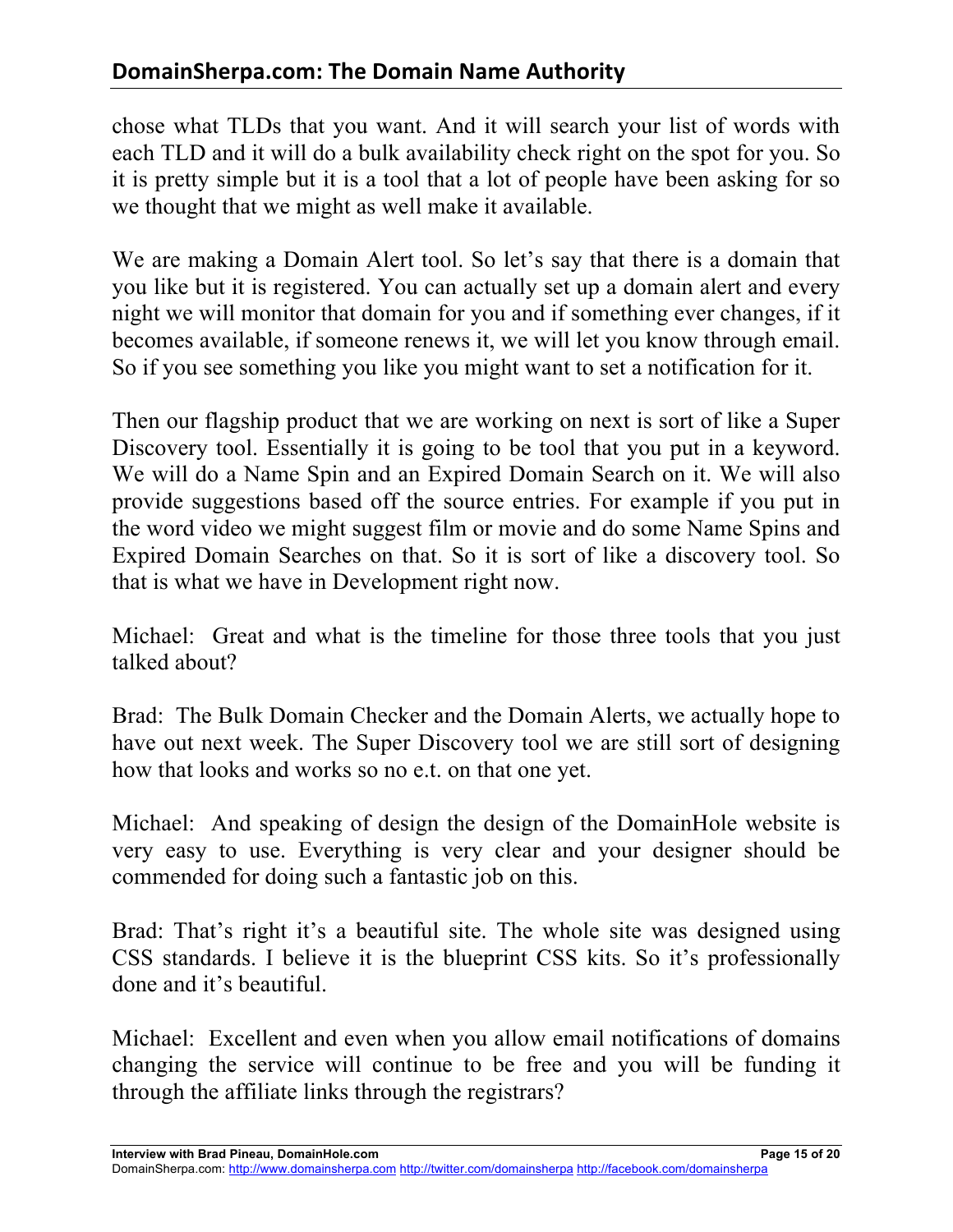Brad: That's the plan. We are going to keep it free and we don't plan on ever putting any ads on it. So we want to keep it nice and simple and clean.

Michael: So a lot of our readers are startup entrepreneurs or technologists and they are very worried about domain registrars watching what they are doing. You know if I go to Go Daddy and I search for a name I'm worried that Go Daddy is watching it. How do you, when I come to your site if I use your Bulk Domain check next week or I use the regular domain check this week how do I know that some of the registrars aren't monitoring what I am doing?

Brad: To be honest that is still a possibility with what we are doing. We are signed up with several different apis for checking availability. And we are trying to decide which one to go with. Really there is no easy way around that problem. One solution that some people use is just doing DNS checks. And that is not perfect because sometimes people register domain names and they don't set up DNS for it so you come up with false positives. So it is something that we are thinking about. How to solve that problem. We just haven't solved it yet.

Michael: Okay great. So the other part of our audience are domain investors. These are people who typically maybe using one of the tools that you have mentioned in the past that charge for it. A domain investor would they mainly only be concerned with your Expired Domain Search or might they use everything as well?

Brad: Well the Expired Domain Search is certainly a great place to start. Just as an example, if you want to jump back over there for a second, a couple of very popular searches that I do personally every day. If you in Number of Words if you just put one and you leave the keyword blank and leave the .com as the TLD selected and you run that, basically you are going to come back with one word dictionary domains that are available. So as you know one word domains are pretty profitable. So that is a good place to start.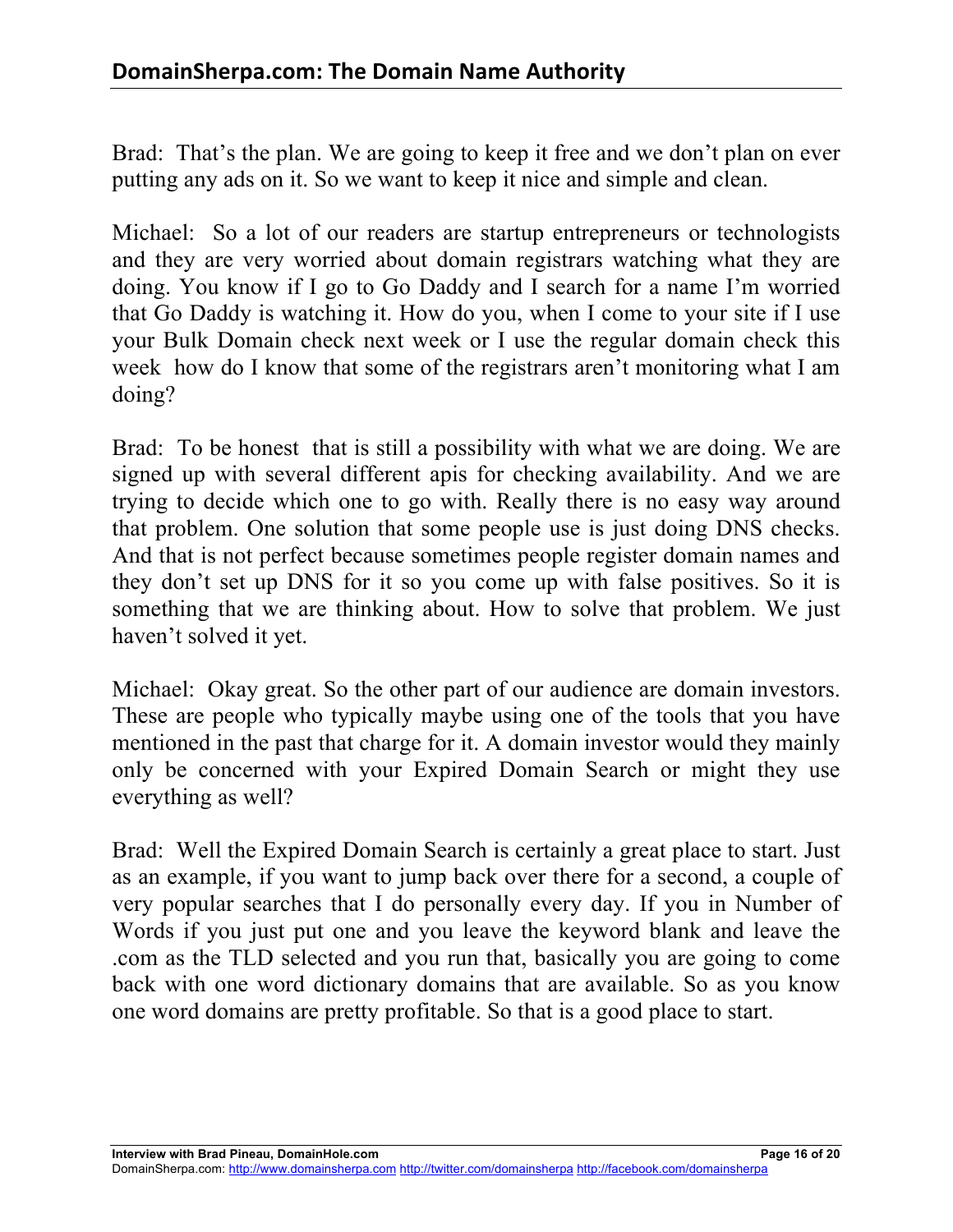Michael: Yes paginates.com there is a great one word domain. And that expired on May 17. It looks like it was actually indexed by Alexa or they have a record of it.

Brad: Now a lot of these will be picked up pretty quick. So the best way to use the one word tool is probably to go to the Next 5 Days. Then if you see something that you like to actually use the backorder service. That way you can better your chances of grabbing that.

Michael: I see, today is the 23rd, so tomorrow anthropogenics.com is expiring. Now I have been looking for this domain for a long time. I'm not even sure what it means to be honest with you. But it is expiring tomorrow. How do I even know how to register this? Or how to backorder it?

Brad: Actually in the update that we are going to push out next week we are going to have a little pop up that will allow you to choose some options. So your options are you can either create a Domain Alert for it so it will tell you if it ever becomes available again. We'll provide links to some popular backorder services. As well we will provide a link to some domain procurement services. you pay someone to sort of help you contact the person and see if they are willing to sell it and things like that. So expect that next week.

Michael: Great. So the way I understand it if Network Solutions, for example, is the registrar of nubbin.com (there's a great domain name, nubbin.com) they are partnered with I think Namejet.com as the auction house. So when a domain name expires if somebody has a bid on it they get first dibs on the expired domain name. So some auction houses are actually better for putting in a backorder. Is that correct from your understanding?

Brad: That is correct depending on who was the original registrar it will go to a different auction house. I think Go Daddy actually has its own internal one now. Where it goes to the Go Daddy auction and then as you said Networksolutions.com was the Namepro and Namejets are.

Michael: And so will you help me figure out where I should put my backorder if I want nubbin.com?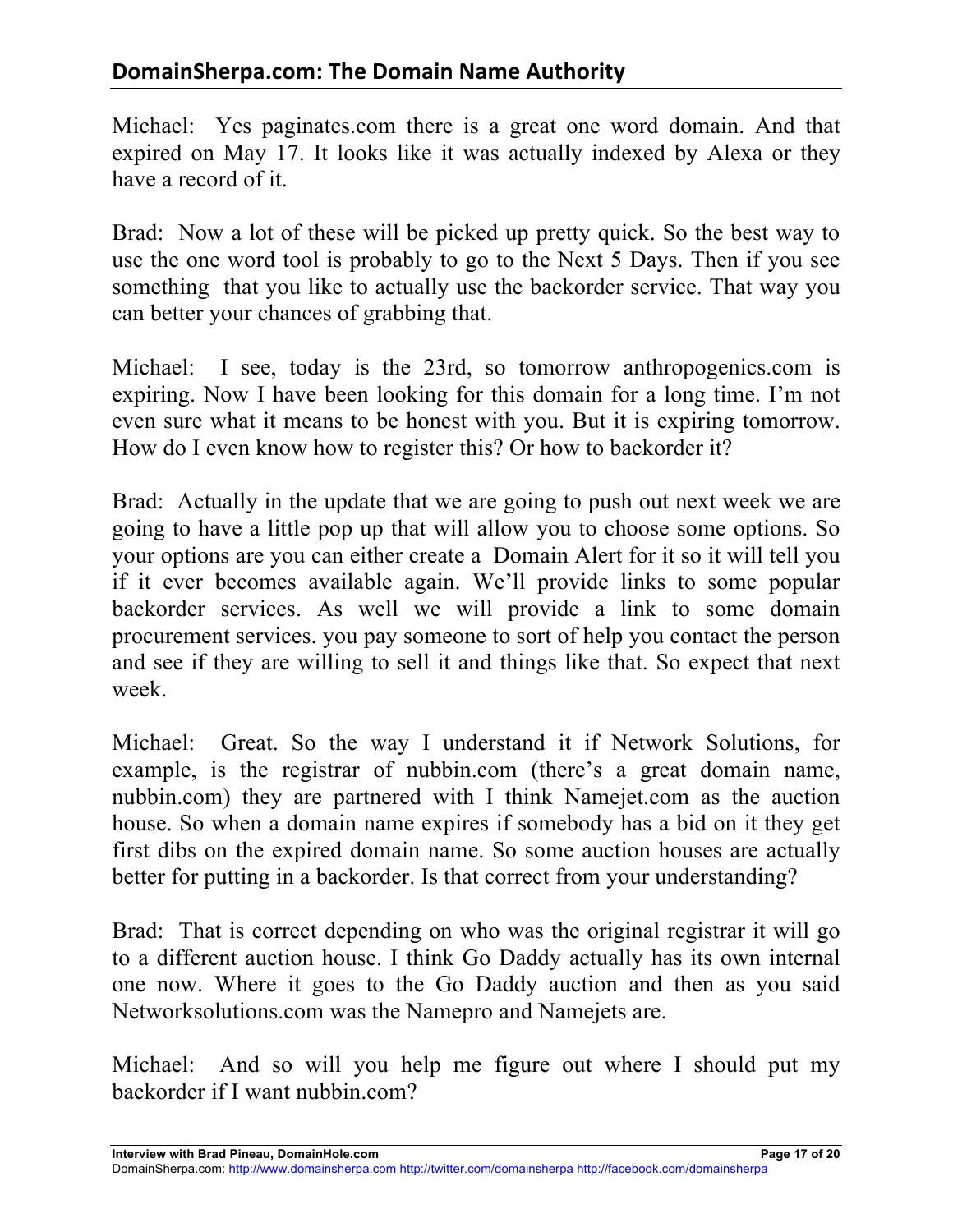Brad: Yes that is the plan. Depending on who the registrar is we will send you to the correct location.

Michael: Awesome and if I actually make the purchase through that auction house will you get an affiliate commission of that?

Brad: Actually we won't. If it goes to Go Daddy we will but some of the others we won't. But we want to make the service useful so we will provide the link anyway and we will send you to the right spot.

Michael: Great. Well I'd love to have these one word domain names emailed to me every single day. Do you think that will be an option coming up in the future?

Brad: It is definitely on the to-do list.

Michael: What other favorite searches do you have that you perform?

Brad: Another one that I like to do is if you take out the number of words and you leave that blank and you put number of characters as four and you check off the .com, .net and .org. Then it is going to look for very short domain names that are coming up. Which again are very profitable.

Michael: Yes definitely. Bfwf.net, bzza.com, bjkc,com. And if people want to know which letters are better than other letters we have got a couple interviews on Domain Sherpa about that. The Ron Jackson, publisher of dnjournal.com, talks about his domain names, his three and four letter domain names so we have a short synopsis of which ones are better on his interview. So you can go take a look at those. So this is great. I can actually do three letter domain names which are even more desirable than four letter domain names.

Brad: That's right.

Michael: I'll try that one and see what it comes back with. No domains found over the next five days, but that is a great search nonetheless.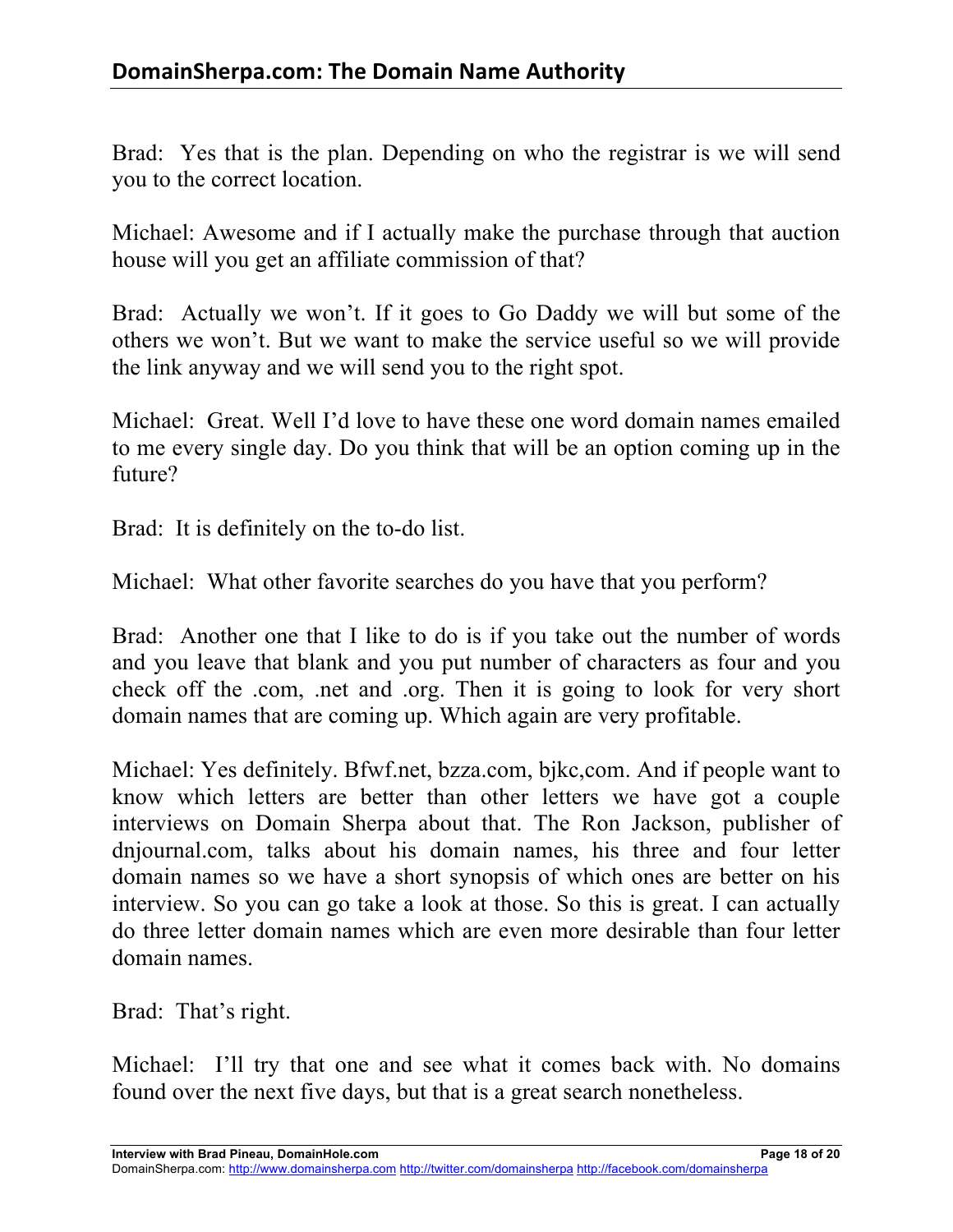Brad: Yes. Another quick search to do that I do as well I put in 2 for Number of Words and then for Number of Characters I'll put it on seven or an eight. And that will bring back a number of short two word domain names. That might be good.

Michael: S I did that and we can see acetrade.com. I took out all the .nets and .orgs because I'm a .com guy. addgive, addlayer, afacet, agilpics (that could be a nice brandable name for a company starting up managing pictures.

Brad: Yes there is dropdown up top where you can sort it by. And you can sort it by number of characters and then do the search. You are going to have your nice short ones at the very top of the list.

Michael: Sort by Domain Names, so that is alphabetical I take it.

Brad: Yes.

Michael: Number of Characters, Number of Words. So I do Number of Characters. Run the search again. Great. Anox, asub. That is a great little trick to use on DomainHole as well. Any others Brad. You're giving away all your secrets here.

Brad: That's all I plan to share right now anyway.

Michael: Well this has been a wonderful tutorial going over your entire service. I recommend people come here and they register first here in the upper right hand corner. So that when you do your searches you will be able to heart the ones that you like and then you will be able to come back to those. Anything else you would like to share about DomainHole, Brad?

Brad: No I think we covered pretty much everything. We are really excited about this product. We are very passionate about it. We're very proud of the products. So I'm taking a lot of my own time to sort of push this to get it to as much eyeballs as we can because it is something that we are very proud of. So I'm very excited to have this interview with you today.